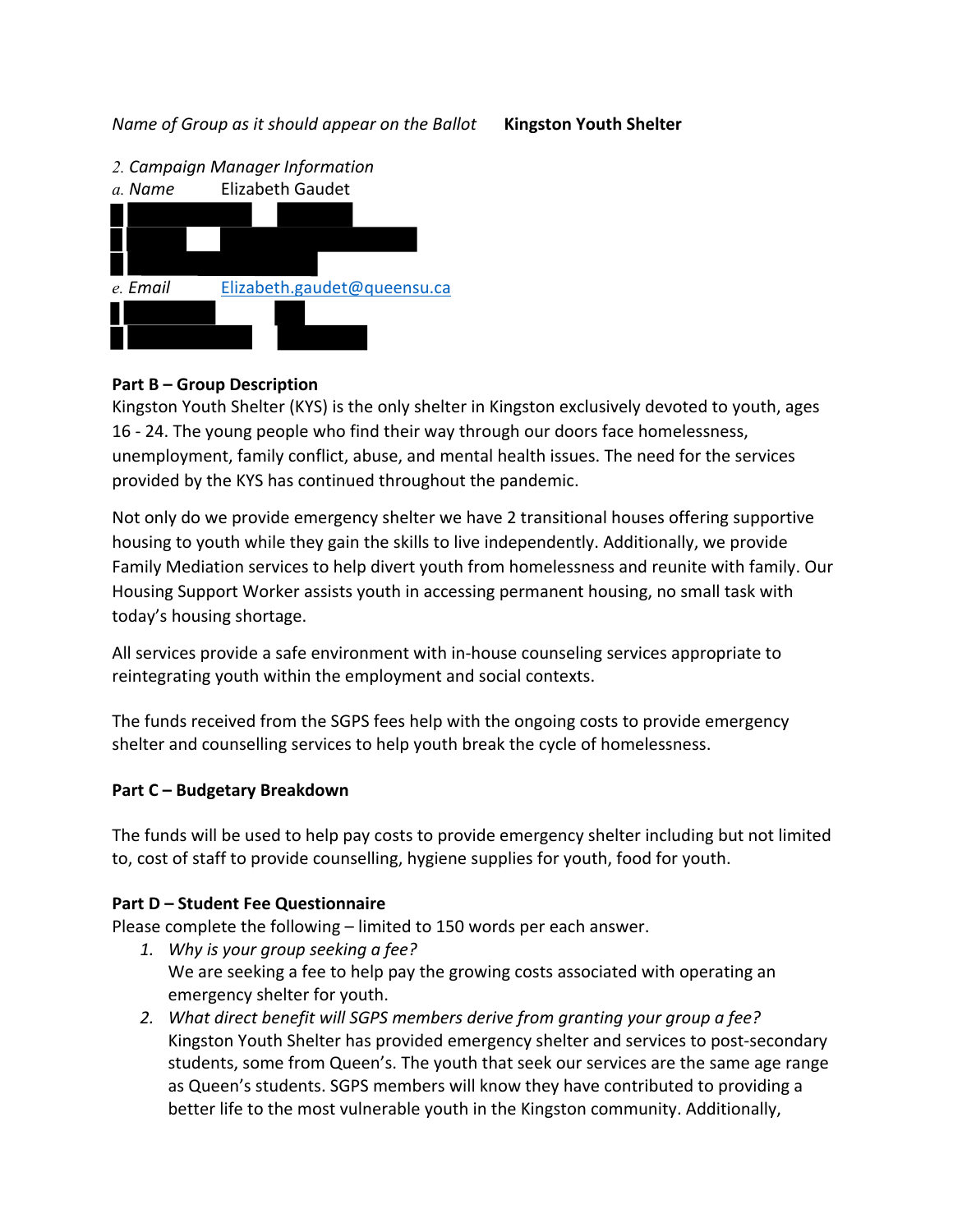Kingston Youth Shelter provides opportunities for members of the SGPS to complete research and experiential learning within our organization.

- *3. How is the dollar value of the fee related to the benefit you are proposing to provide?*  A fee of \$1 from each graduate student will help to provide approximately 40 nights of shelter for a youth.
- *4. When was your group established?*  1999
- *5. If you have a collected a fee in the past, what initiatives and/or opportunities have you provide the Queen's Community with the collected funds?*  Kingston Youth Shelter has provided opportunities for Queen's students to complete experiential learning within our organization. Students have applied their in class learning to our setting providing benefit to both the student and our organization. Most recently, Queen's students developed a "train the trainer" program on harm reduction.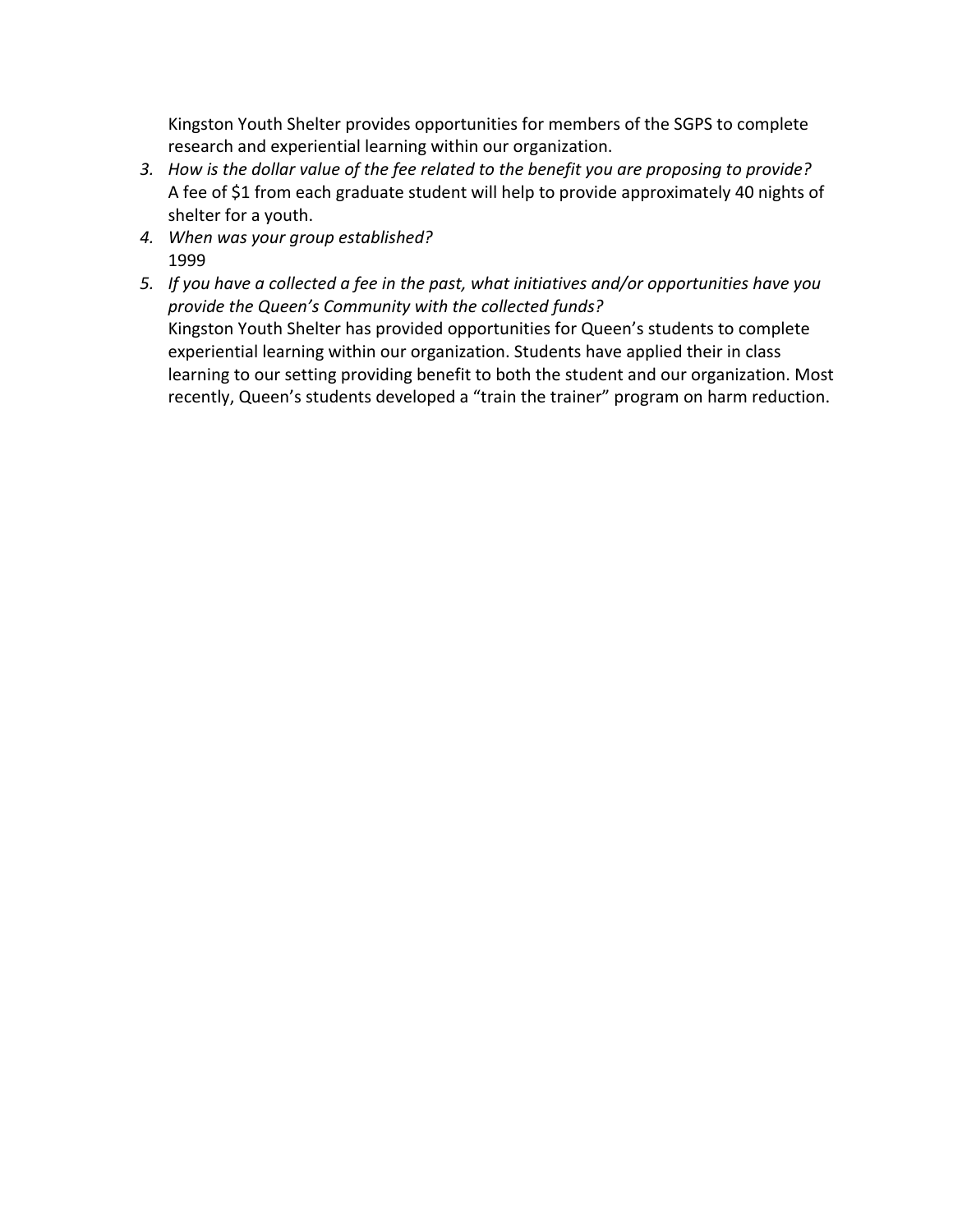#### KINGSTON YOUTH SHELTER PROJECT **INCORPORATED**

## **FINANCIAL STATEMENTS**

ľ

I

j

j

## YEAR ENDED MARCH 31, 2021

Independent Auditor's Report **Statement of Financial Position** Statement of Operations Statement of Changes in Net Assets Statement of Cash Flow Notes to Financial Statements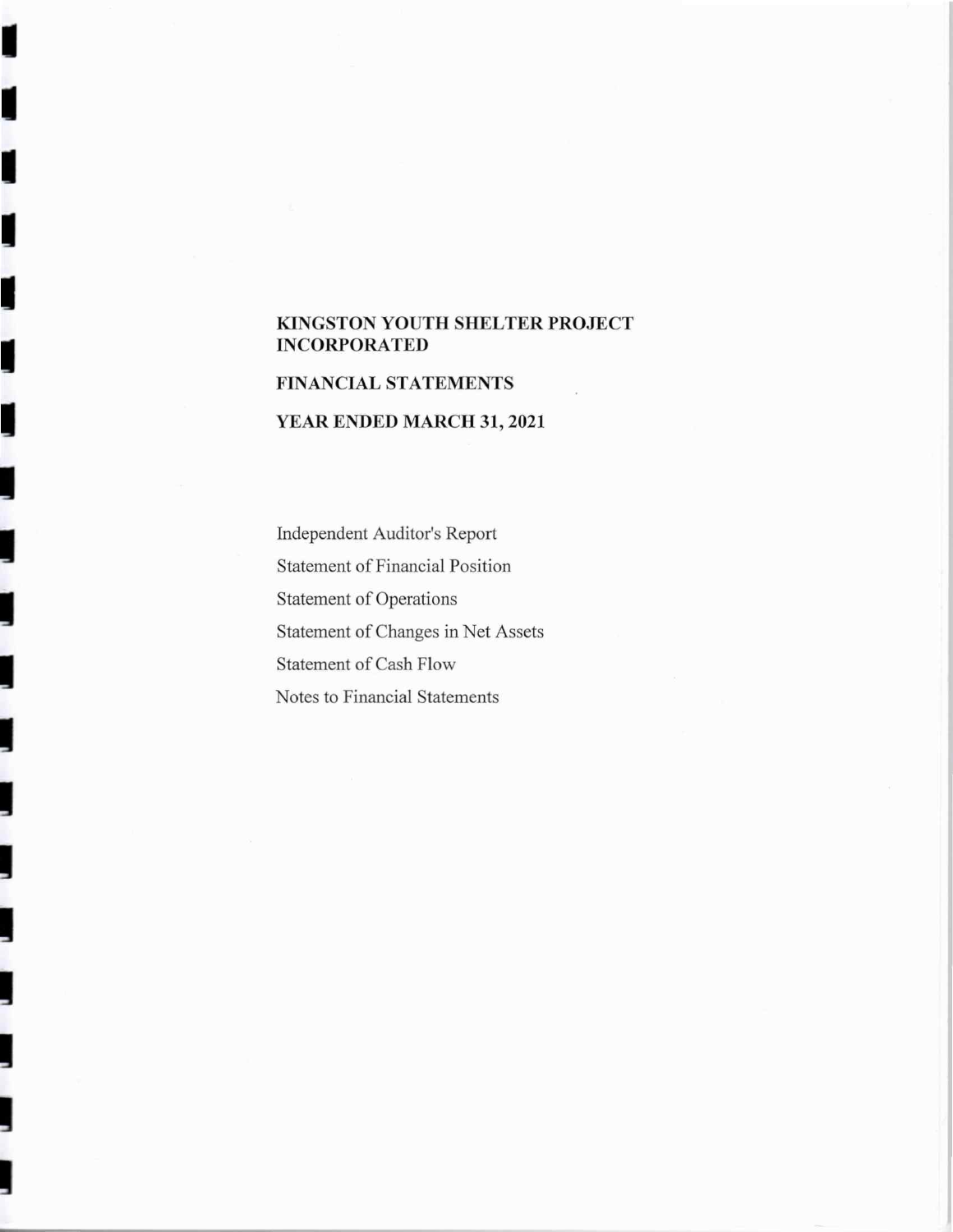# KINGSTON YOUTH SHELTER PROJECT INCORPORATED STATEMENT OF FINANCIAL POSITION AS AT MARCH 31, 2021

|                                                       | 2021          | 2020                    |
|-------------------------------------------------------|---------------|-------------------------|
| <b>Assets</b>                                         |               |                         |
| <b>Current Assets</b>                                 |               |                         |
| Cash                                                  | \$<br>317,065 | \$439,865               |
| Restricted cash (note 10)                             | 106,032       | 106,032                 |
| Investments (note 3)                                  |               | 100,000                 |
| Accounts receivable (note 4)                          | 147,820       | 3,175                   |
| Prepaid expenses                                      | 13,337        | 9,023                   |
|                                                       | 584,254       | 658,095                 |
| Capital Assets (note 5)                               | 449,539       | 412,399                 |
| Less accumulated amortization                         | 160,196       | 124,375                 |
|                                                       | 289,343       | 288,024                 |
|                                                       | 873,597       | <u>\$946,119</u>        |
|                                                       |               |                         |
| Liabilities                                           |               |                         |
| Current Liabilities                                   |               |                         |
| Accounts payable and accrued liabilities (note 6)     | \$<br>142,663 | 56,376<br>$\mathcal{S}$ |
| Deferred revenue (note 7)                             | 262,794       | 506,047                 |
| Current portion of long-term debt (note 8)            | 4,001         | 3,799                   |
| Current liabilities before callable debt              | 409,458       | 566,222                 |
| Callable debt (note 8)                                | 72,861        |                         |
|                                                       | 482,319       | 566,222                 |
| Long-Term Debt (note 8)                               |               | 76,830                  |
|                                                       |               |                         |
| Unamortized Contributions for Capital Assets (note 9) | 87,032        | 74,742                  |
|                                                       | 569,351       | 717,794                 |
| <b>Net Assets</b>                                     |               |                         |
| Investment in Capital Assets (note $11(a)$ )          | 125,449       | 132,653                 |
| <b>Board Restricted</b>                               | 106,032       | 106,032                 |
| Unrestricted (deficit)                                | 72,765        | (10, 360)               |
|                                                       | 304,246       | 228,325                 |
|                                                       | 873,597       | \$946,119               |
| $name$ $(math 12)$                                    |               |                         |

Commitments (note 12) **Economic Dependence (note 14) Subsequent Event (note 17)** 

Approved on behalf of the Board:

Director

Director

See accompanying notes to financial statements.